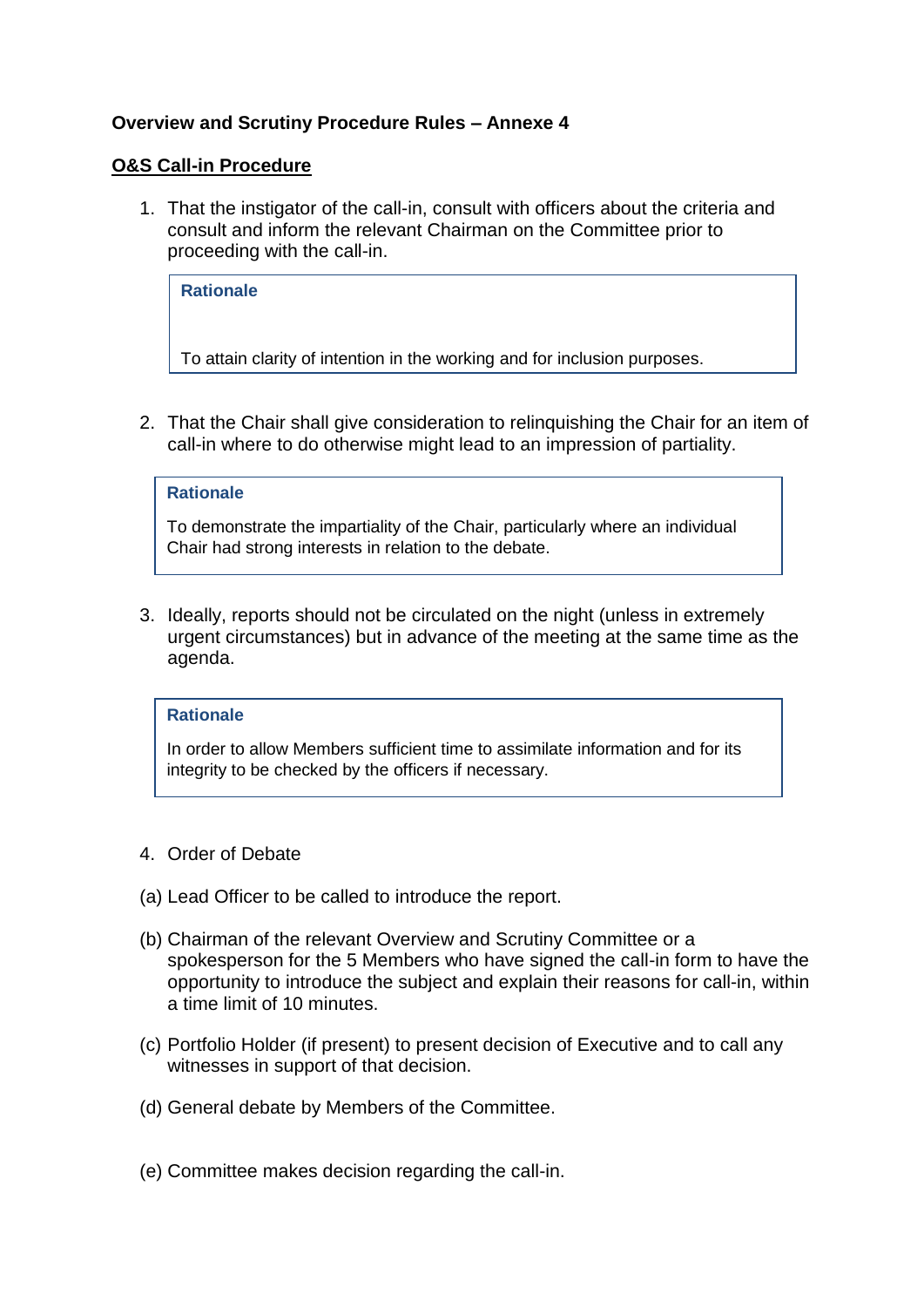### **Rationale**

To promote the smooth running of the debate and for clarification purposes.

5. Rights of Portfolio Holders

Any Portfolio Holder who is called as a witness shall have the right to be accompanied by an officer or other person of their choosing to assist them at the meeting.

- 6. Schedule of Meetings
- (a) Following the announcement of the date of the meeting within six working days of the call-in, where possible at least three to five working days expire between the call-in meeting and the reconsideration of the decision at Cabinet.
- (b) Rationale:
- (c) To allow proper reconsideration of the decision.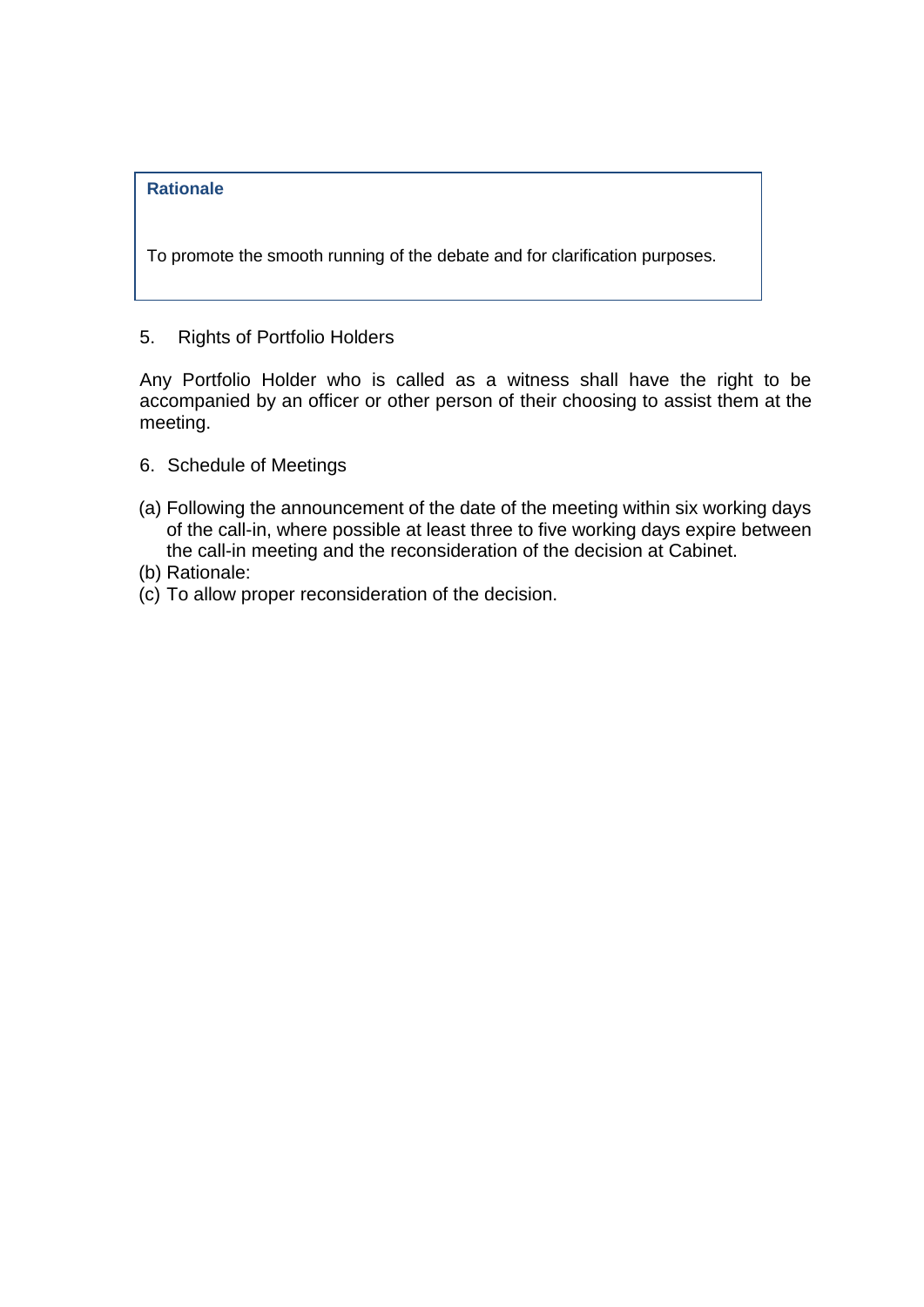## **CALL-IN FORM**

**TO: Head of Policy and Governance**

**FROM:** ……………………………………………………………………………………...

**1. What decision is being called-in?**

# **2. Why is the decision being called-in?**

The Constitution states that call-in should only be used as a last resort when the principles set out under Article 13 of the constitution have not been adhered to. These principles are also set out at the bottom of this form.

I / We call-in this decision because:

**3. Who is calling-in the decision?** (Please note: Each member noted below must have written/emailed/phoned the Head of Policy and Governance to confirm that they support the call-in)

Councillor (Main contact) **Councillor Councillor Councillor Councillor** 

4. **What information do you want to be available at the call-in meeting?** (*Please underline any of the following options that you would like to see being provided at this meeting)*

Portfolio Holder to be present at the meeting

Portfolio Holder to make a presentation at the meeting

Relevant Officer to make a presentation

Expert witness or interested party to be present

Site visit

Comparative research